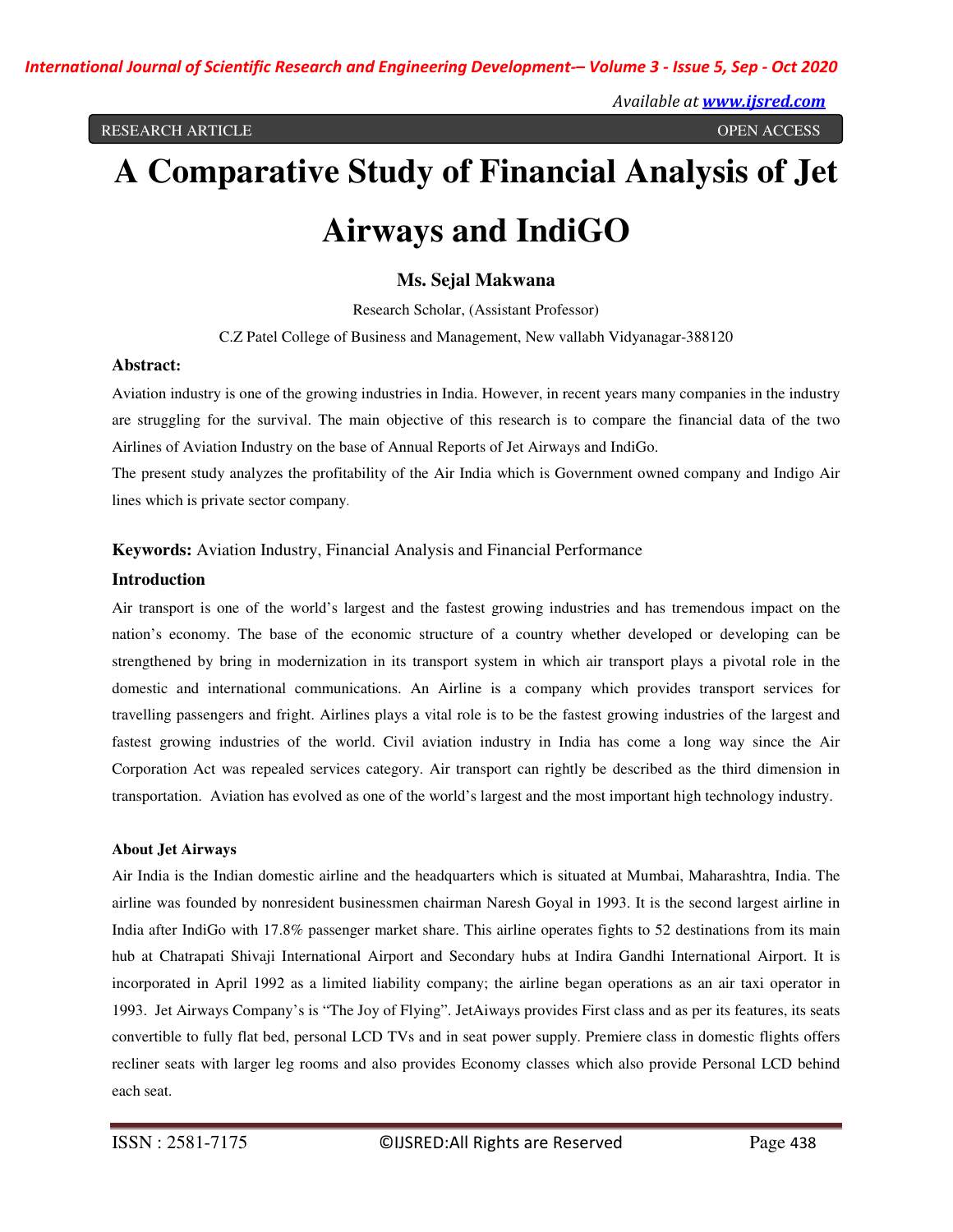#### **About INDIGO**

Indigo was founded in 2006 as a private company by Rahul Bhatia of InterGlobe Enterprises and Rakesh Gangwal. Indigo is a low cost headquartered at Gurgaon, India. It is the largest airline in India by passengers' carried and fleet size, with a 41.3% domestic market share as of June 2018. The airline became the largest Indian carrier in passenger market share in 2012. In December 2010, Indigo replaced state run carrier Air India as the third largest airline in India, behind Kingfisher Airlines and Jet Airways with a passenger market share of 17.3%. Being a low cost carrier, IndiGo offers only economy class seating. To keep fares low, IndiGo does not provide complimentary meals on any of its flights, though it does have a buy on board in flight meal programme.

#### **Objectives**

The key objectives of Airlines and IndiGo includes-

To compare the financial performance of Air India and IndiGo Airlines.

#### **Review of Literature**

**Parmar. M. (2016)** in his study titled 'Procurement and Development Practices In Selected Airline Companies In India" concluded that the future of aviation industry is good as well as choosing right people and making them more qualitative and quantitative would be more effective for the industry. He suggested that the airlines companies should develop three key productive drivers in the areas of fuel, aircraft and labour.

**Ali .S (1994)** in his study titled, "A Comparative Study of the Financial Performance of Air India Corporation and Indian Airlines Corporations", he concluded that Air Corporations have done a best job of the work position distribution and Job analysis. And also explained that that the Aviations Groups have given the best to their employees in term of pay scale and other benefits. He suggested that Government should try to put relaxation on prices of Fuel because as studied our India's cost of fuel is much higher than the other country.

**Thomas. J. (2009)** in his study titled that, "HRD in Airline Industry: A Comparative Study of Public and Private Domestic Airlines in India". He concluded that the private sector Airlines are paid less wages to their employees compared to Air India like Public sector Airlines. And also concluded that Air India staff is more positive regarding the training programs conducted by the airline than the private sector airlines. He suggested that Private sector airlines should improve in their policies, trainings and development programs.

V. Thenmozhi, (2010) in his study titled that, "Financial Performance of Indian Airlines and Air India". He concluded that on the base of comparative analysis Air India shows a good sign of liquidity, Stock turnover ratio, working capital ratio than Indian Airlines. He suggested that the company should increase the profitability and Aviation industry should grow at a much better rate than now.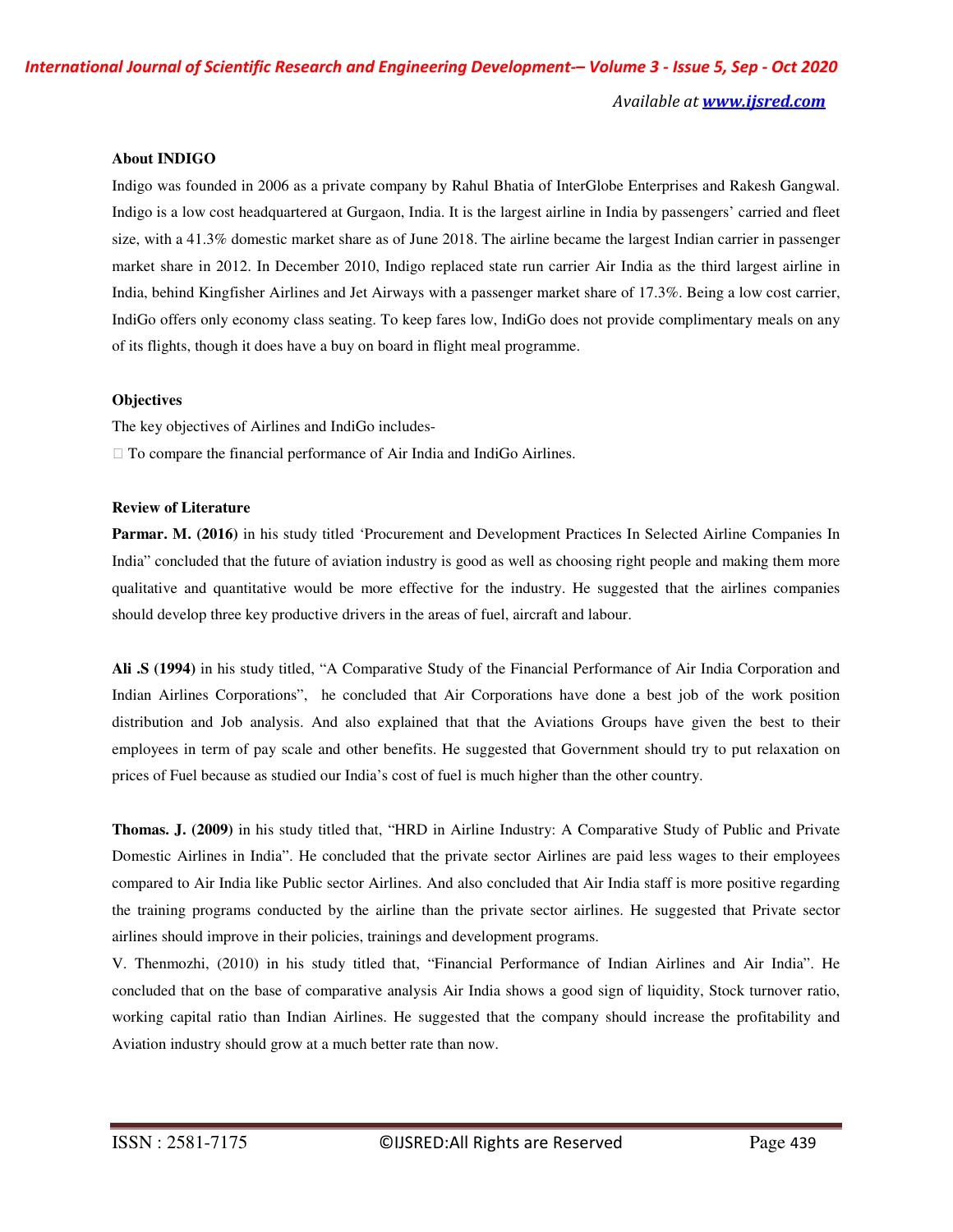#### *Available at www.ijsred.com*

**Table 1 Financial data of JetAiways and IndiGo** 

| <b>Years</b> | <b>Jet Airways</b> |                              |                | <b>IndiGo</b>     |                              |             |  |
|--------------|--------------------|------------------------------|----------------|-------------------|------------------------------|-------------|--|
|              | <b>Net Profit</b>  | Operating<br><b>Expenses</b> | <b>Revenue</b> | <b>Net Profit</b> | Operating<br><b>Expenses</b> | Revenue     |  |
| $2011 - 12$  | 466                | 1.30.748                     | 1.29.510       | 6.503.25          | 32,378.82                    | 38,254.09   |  |
| 2012-13      | (12,361)           | 1,65,016                     | 1,51,730       | 1,278.76          | 56,541.65                    | 55,524.04   |  |
| 2013-14      | (4, 855)           | 1.79.952                     | 1.74.031       | 7.873.47          | 84.650.91                    | 92,030.80   |  |
| 2014-15      | (36, 678)          | 2,06,594                     | 1,77,134       | 3,169.91          | 1,09,692.68                  | 1,11,165.84 |  |
| 2015-16      | (18, 137)          | 2,13,359                     | 2,02,807       | 13,041.72         | 1.24.733.96                  | 1,39,253.36 |  |
| 2016-17      | 11,735             | 2,08,162                     | 2,19,109       | 19,861.61         | 1,37,723.52                  | 1,61,399.09 |  |
| 2017-18      | 14,825             | 2,15,585                     | 2,30,408       | 16.591.88         | 1,72,252.30                  | 1,85,805.00 |  |
| 2018-19      | (7,676)            | 2,47,259                     | 2,39,583       | 22,423.24         | 2,08,411.16                  | 2,30,203.87 |  |

(Rupees in Millions)

(**Source**: Annual Reports of Jet Airways and IndiGo Airlines various issues)

As per the Annual Reports of last 8 years of Jet Airways, Net Profit is 466millions in 2011 which is year by year fluctuating till the last year of 2018.In 2012 it is decreased by 12,361millon as (Net loss) and then fluctuating and at last year in 2018 which the amounted is (7676)million it is Net loss. In the same way, In Operating Expenses in 2011-12 there is 1,30,748million which is increasing till the year 2015-16 then it started decreasing with 2,08,162million in the year 2016-17 and again increasing till the year 2018-19 with 2,47,259million. Also in Revenue of Jet Airways in 2011-12 there is 1,29,510million then it is continuous increasing up to last year 2018-19 which is 2,39,583million in 2018-19. So as per survey of all the numerical data the Revenue of Jet Airways is year by year increasing.

As per the Annual Reports of last 8years of IndiGo, Net Profit is 6503.25millon in 2011-12 which is year by year fluctuating and at the last year in 2018 it is 22,423.24millon. In Operating Expenses, there is 32,378.82million in 2011-12 which is year by year increasing up to last year and it reaches 2, 08,411.16million in 2018-19. And in Revenue also as per the Operating Expenses which is year by year increasing up to last year in 2018. In 2011-12 there is 38,254.09million which is increasing by 2, 30,203.87 million at the last year of 2018-19. It shows best position of the company.

 Finally, making comparison between both the companies of Airlines Jet airways and IndiGo. It is identifies that Jet Airways achieved more profit compared to IndiGo in last 8 years (2011 to 2018).

 $H_0$  = There is no significance difference between the net profit of Jet Airways and Indigo

 $H_1$  = There is no significance difference between the net profit of Jet Airways and Indigo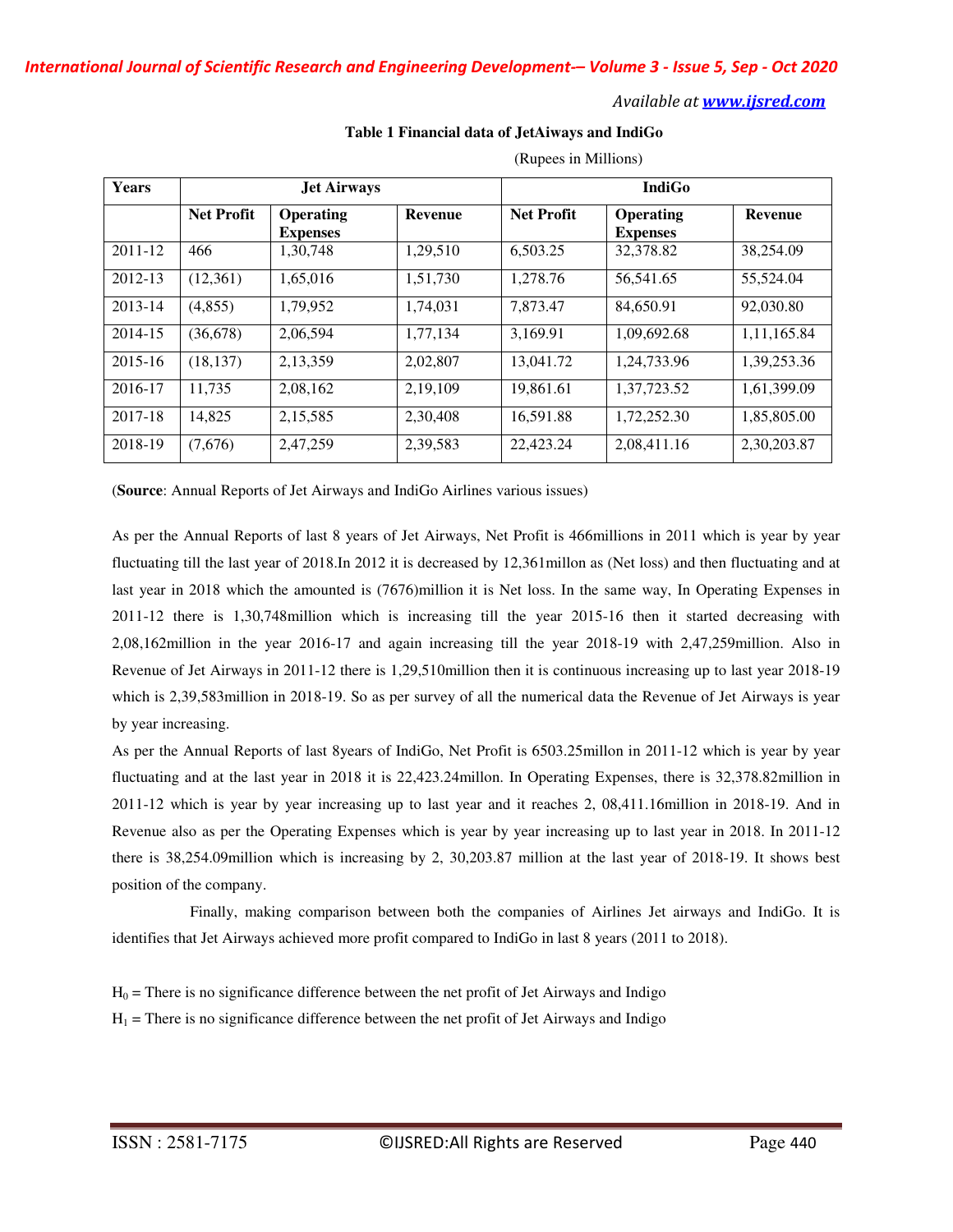|                         | Mean       |  | <b>Std. Deviation</b> | <b>Std. Error Mean</b> |  |  |  |  |
|-------------------------|------------|--|-----------------------|------------------------|--|--|--|--|
| Net Profit of Air India | -6585.1250 |  | 16562.90956           | 5855.87283             |  |  |  |  |
| Net Profit of Indigo    | 11342.9800 |  | 7831.47469            | 2768.84443             |  |  |  |  |

# **Table-2 Paired Samples Statistics for Jet Airways and Indigo**

# **Table 3 – Paired differences for**

|                                   | <b>Paired Differences</b> |                          |                                    |                                      |                         |          | Df | Sig.<br>$(2-$ |
|-----------------------------------|---------------------------|--------------------------|------------------------------------|--------------------------------------|-------------------------|----------|----|---------------|
|                                   | <b>Mean</b>               | Std.<br><b>Deviation</b> | Std. Error   $95\%$<br><b>Mean</b> | <b>Interval</b><br><b>Difference</b> | Confidence<br>the<br>of |          |    | tailed)       |
|                                   |                           |                          |                                    | Lower                                | <b>Upper</b>            |          |    |               |
| Net Profit<br>Air India<br>Indigo | $-17928.10$               | 13878.38                 | 4906.74                            | $-29530.72$                          | $-6325.48$              | $-3.654$ | 7  | .008          |

## **Discussion:**

It can be observed from the above table that the p value of t test is 0.008 which is less than 0.05 at 5 % level of significance which rejects the null hypothesis. It can be concluded that there is significant difference between the net profit of Air India and Indigo airlines during the last 8 years.

 $H_0$  = There is no significance difference between the Revenue of Jet Airways and Indigo

 $H_1$  = There is no significance difference between the Revenue of Jet Airways and Indigo

#### **Paired Samples Statistics**

|      |                      | <b>Mean</b> | <b>Std. Deviation</b> | l Std. Error Mean |
|------|----------------------|-------------|-----------------------|-------------------|
| Pair | Revenue of Air India | 190539.0000 | 38995.39393           | 13786.95374       |
|      | Revenue of Indigo    | 126704.5113 | 65356.19491           | 23106.90431       |

## **Paired Samples Test**

|                | <b>Paired Differences</b> |                          |             |                                                         |              |       | d <sub>1</sub> | Sig.    | $(2-1)$ |
|----------------|---------------------------|--------------------------|-------------|---------------------------------------------------------|--------------|-------|----------------|---------|---------|
|                | <b>Mean</b>               | Std.<br><b>Deviation</b> | <b>Mean</b> | Std. Error 95% Confidence Interval<br>of the Difference |              |       | f              | tailed) |         |
|                |                           |                          |             | Lower                                                   | <b>Upper</b> |       |                |         |         |
| Revenue of Air |                           |                          |             |                                                         |              |       |                |         |         |
| India          |                           |                          |             |                                                         |              |       |                |         |         |
| Revenue<br>of  | 63834.48875               | 28048.98                 | 9916.81     | 40384.95                                                | 87284.02     | 6.437 |                | .000    |         |
| Indigo         |                           |                          |             |                                                         |              |       |                |         |         |